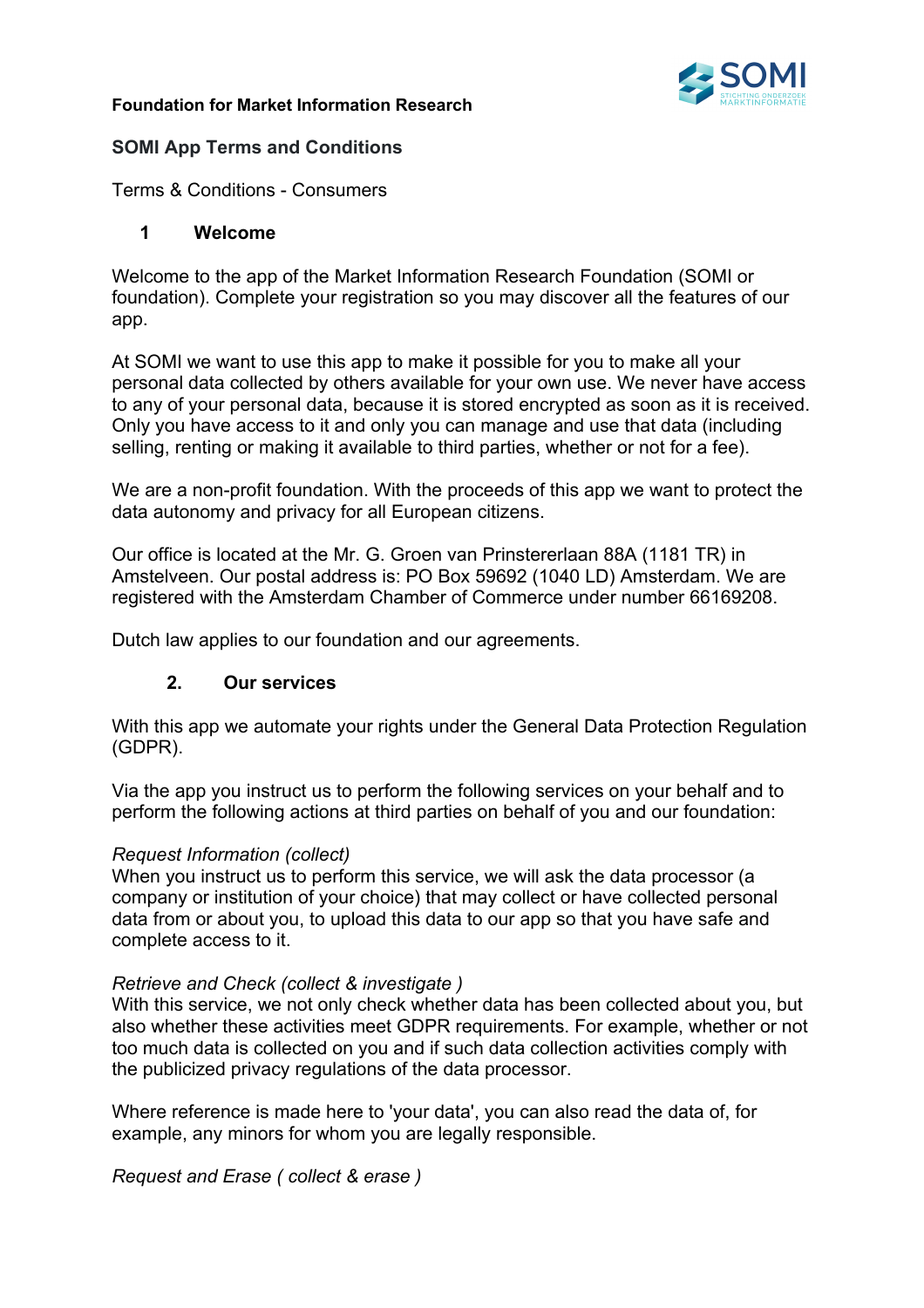

With this service you not only request all data from the organization of your choice; but we also request the data processing entity to delete this data after we have requested it for you, so that your data no longer remains in their databases. We may do this by repeating your removal request from time to time. You thus become the exclusive owner of your own personal data.

The GDPR has a number of exceptions to the obligation to comply with such a request. For example, if the data is necessary for the execution of any agreement, they may/must be kept. However, if this is not the case, we will ensure that this data will not be stored or edited by this organization at any later date.

### *Take part in a collective action*

From time to time we organize actions that are carried out collectively, for a group of participants. This could be, for example, a request on behalf of a group of app users to delete data at a company. But it is also possible that we take collective legal action to protect your (GDPR) rights. You can then participate in this, whether or not to claim compensation in the event of GDPR violations. We will always ask you for explicit permission prior to undertake any legal action.

When you open and use our app, it is always free of costs. Data processors are required by law to comply with your requests and in most cases may not charge you for this. You can discontinue use at any time and have your data removed from our systems. This will only change if we clearly ask for a fee. In that case, you can first buy tokens from us via the app (the HT tokens or HT or tokens) that you can exchange, so that you can use our paid services. You can also earn tokens, for example by making someone else a user or by reporting a data breach to us.

The entire list of features that cost or yield tokens is posted on the site and updated from time to time.

We believe it is better to make it clear that our labour-intensive services are not free; our app and our services and their security simply cost money. After all, 'free' services are usually a trick in which you become the product of others. With our app you are the client and customer; your data is and remains your property, which you can use and manage as you see fit.

### **3. Identity Verification**

Because we operate on the basis of your legal rights as a consumer, and can also represent you in court, it is necessary to check your identity and determine whether the correct person is giving us instructions. After all, you do not want others to gain access to your secure online environment (your 'account') at SOMI, in which a lot of your personal data may also be stored.

Our general terms and conditions (the conditions) and our cookie as well as our privacy policy (the regulations) also apply to the use of the app and the account. You can find these separately on our site. They are updated from time to time and only the version posted online is valid.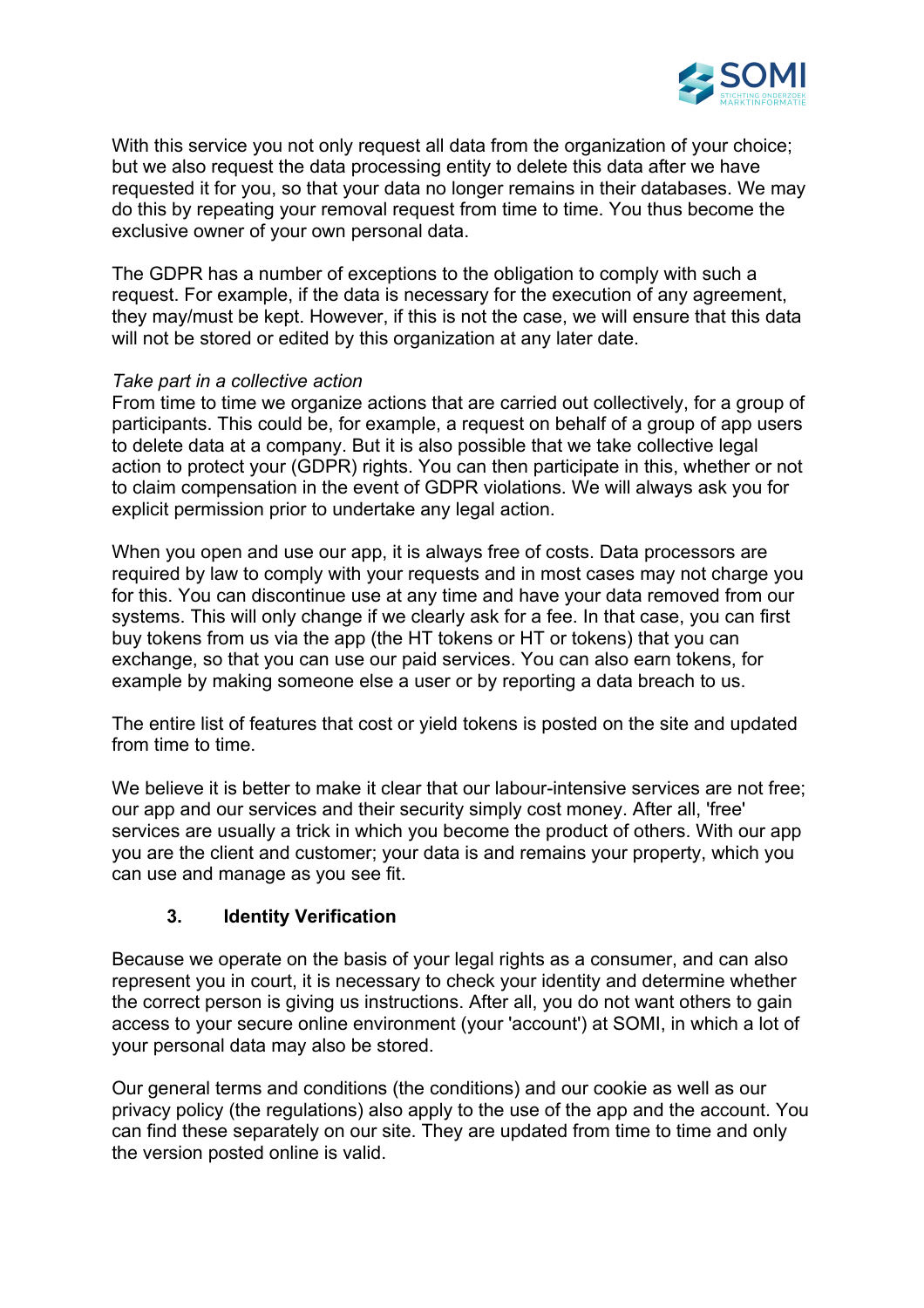

You can open 1 account with us. In the future, you will also be able to give instructions and request data from and on behalf of persons of whom you are a legal representative. If we know or suspect that you may have access to more than 1 account, we may (temporarily) block or close all these accounts. If we are unable to establish your identity properly, you will no longer have access to personal data or other secure parts of the app or the account(s).

We can therefore ask for identification at any time, especially in the event of irregular or suspicious behavior. If we continue to have doubts about the user or the use of our systems, we may eventually close the affected account(s) permanently.

The account is linked to the SOMI app on your smartphone. If you lose your phone or delete the app, you may also lose access to your account. If this happens, we can't always completely fix it for you.

Please fill in the registration procedure truthfully. More information about the process can be found on our site and the introduction to the app. You are eligible for full use of the app when:

- Personal data from or about you is processed within the European Economic Area (EEA).
- You are older than 18 years or if you have received permission from your legal representative if you are a minor.
- You have truthfully completed the registration process and have provided us with all requested information (including documentation and electronic signature).
- You only use the app and the account for yourself and/or the persons of whom you are a legal representative.
- We have not previously closed or blocked your account for any reason.

We are always free in our policy not to accept certain persons or assignments for any reason. We are not obliged for these reasons to always or completely share with you, now or in the future.

#### *minors*

If you are not yet 18 years old and you want to open an account, you can:

Download and install our app and follow the registration process. We will send you a message with the request for additional information, especially with the request to indicate who your parent or other legal guardian is.

As a minor, your legal representative is legally responsible for your assignments and actions. That is why we are obliged to ask him or her for permission for your registration. To get approval, we will send an approval request to your legal representative. In some cases, we may ask for proof that your legal representative is legally mandated to represent you.

#### *Permission*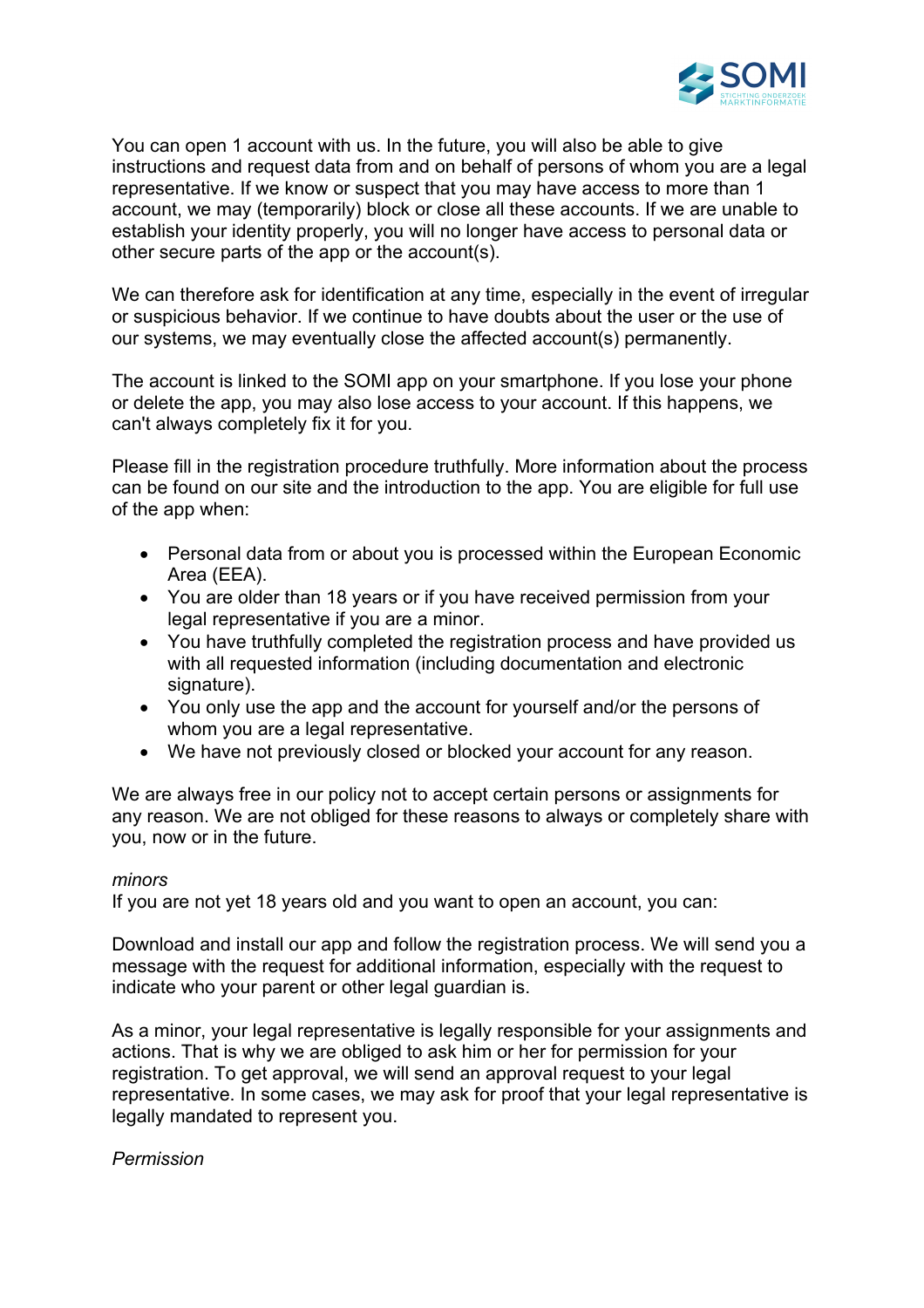

By approving your registration, your representative gives you complete permission to independently use the app, the account and all associated services. In that case, we cannot guarantee the data that you as a minor will then be able to see, because we never have access to that data ourselves. Your legal representative remains (legally) responsible for your use of the app and the account and the management of your personal data and can always withdraw his consent. When your legal representative withdraws his consent, our agreement with you automatically ends and you can no longer use our app. Your legal representative can then always take over your account and view the data stored in it as if they were his/her own.

We are constantly developing our app. This means we may add new features from time to time, as well as block, change or remove features.

## **4. Using the app and the account**

Due to applicable laws and regulations, we need to know who uses our services. This means that we must identify you when you open your account and that your account is personal, so that you only use it (for) yourself.

You can authorize another person to use your account on your behalf. Then that authorized person will have access to all personal data stored in your account as if it were his/her own personal data. Do not allow anyone else to use your account on their behalf or anyone else's. Remember that you remain responsible for any (unlawful) use of your account.

Please stop using a multi-person account if:

- The owner of a shared account is no longer authorized to represent anyone else;
- You yourself as an account user become legally incapacitated; or
- If the co-user of the account has died.

You are and remain entirely responsible for the use of a suitable smartphone and internet connection and for the continued good use of our services with your security particulars (especially your login name and password and identification via your telephone). The use of hardware, software or services of third parties is and remains your own choice and risk.

Use the app and account in such a way that you do not offend or hurt others, or infringe their rights or their use of the app and account.

### **5. Assignments to SOMI**

### *General*

We only carry out assignments after you have given us your approval via our app and we are thus authorized the assignment. To give an assignment, log in to the app or to your account and press the approval button. For security reasons, we will sometimes ask you to confirm your approval with an extra action, for example by entering a verification code.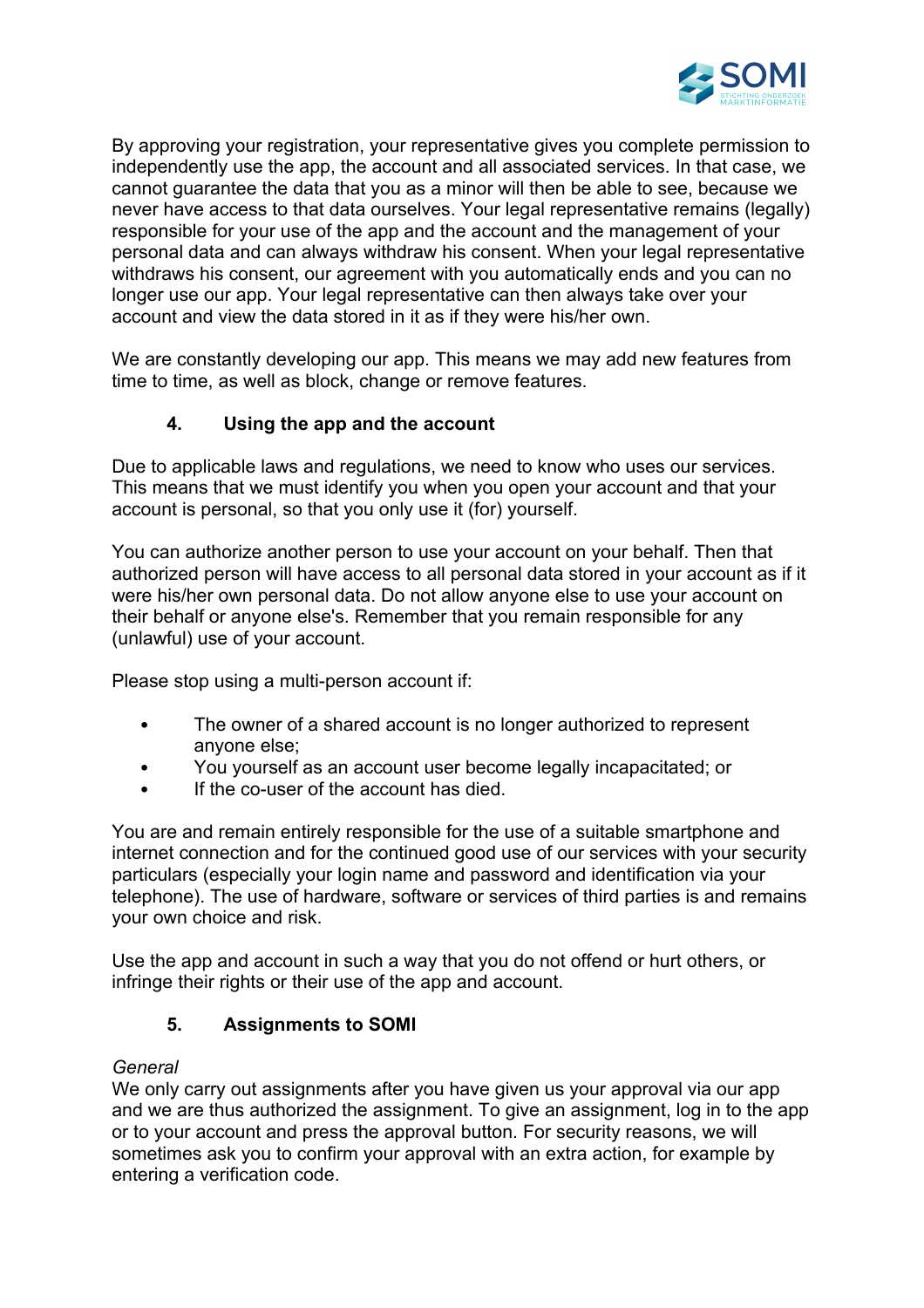

Once you have given us an order, it will be forwarded immediately. You can therefore no longer retrieve or correct them. This may become possible in the future with the further expansion of our functionalities. You are and will always remain responsible for checking whether your order to us is correct before sending it.

With the SOMI app and account you can buy tokens to use our services. The price for these tokens may vary from time to time. There may also be differences in prices in different countries and currencies for the same amount of tokens or for the same services. In this way we make it possible for everyone to manage their own personal data themselves.

#### *DPE Database*

We maintain a database of data processors ('*Data Processing Entities'* or DPE's) located or performing activities within Europe (the EEA). This database is updated with data from public sources and according to our app users, who can also earn tokens with those entries. You can also enter data processors yourself and then request data from them via our app.

Sometimes we are forced to reject a request if we do not receive the required information about the data processor, such as the (contact) details of the responsible data officer (the '*Data Processing Officer* ' or DPO) affiliated with a DPE.

Also keep in mind that not all organizations may be added as data processors. The GDPR excludes certain groups of data processors from the scope of this legislation, such as security services and a number of other processors of your personal data at the government or with government tasks or activities.

### **6. Payments for our services**

You can earn or purchase tokens via the app and via the account to pay for the various services that we perform for you. The terms and conditions of the app store from which you downloaded the app also apply to purchases made via our app. This also includes the conditions for repayment ('refund') of payments and reimbursement of tokens.

The app store service providers never have access to your personal data, because it is stored encrypted elsewhere.

Based on the refund conditions of the app stores, you can always cancel your order within 14 days, after which we will refund the payment to the account of origin. This arrangement also applies to the purchase of:

- Subscriptions or bundles of tokens or services;
- Automatic renewal of services or subscriptions.

If you have authorized us to make payments and a payment does not go through for whatever reason, you always have at least two weeks to arrange the payment before we change the service for that reason.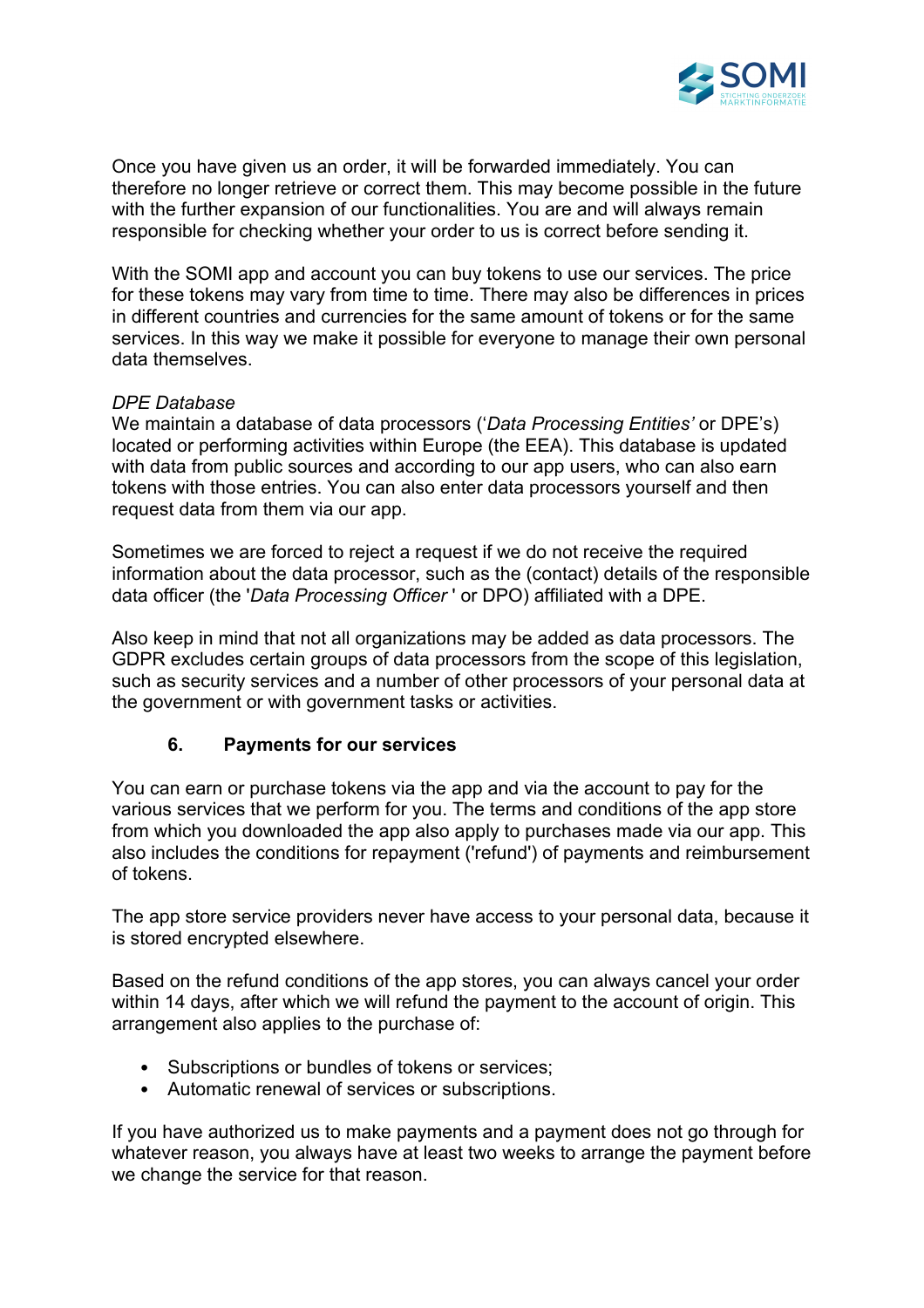

When there is a service on trial or trial period, you will always be informed in advance when that free service or period without payments will end. When you want to renew, you will always be asked for a payment in advance. So you will never have to deal with unexpected costs or bills.

### **7. Manage your personal data**

You manage your own personal data in your own account. It is therefore your own responsibility to handle this wisely. In the future, we want to expand the functionality of our app and your account in such a way that you can also request compensation from other entities, companies or organizations that want to use your personal data.

Only use your own personal data or that of the people for whom you are responsible and do not engage in activities with it that could be considered abusive, illegal or harmful to our good name/reputation.

If you no longer wish to use your account, you can easily remove all your personal data from your account. Make sure to delete the app and all your information about your account whenever you permanently change smartphones or device.

Using your account is free and comes with the app. We can only charge fees for this if you are going to store a lot of personal data in the account. You can then always choose to store your data elsewhere.

### *Privacy*

For several services – for example for checking your ID or for services of third parties that are provided via our app – we may be obliged to share data about you or about your service provisions with these third parties. From time to time we may contact you about this through various communication channels, including email and in-app push notifications. This may include sending you marketing messages. You have the right to opt out of receiving these marketing messages at any time.

#### *Changes and Termination*

We may block, restrict, suspend, or terminate the use of your account if you violate your agreements with us or other relevant agreements. In doing so, we maintain a fair use policy ('*fair use policy'*) that we may update from time to time.

Please note, we may decide to terminate our relationship with you if we find that you are violating our fair use policy. We may do this at any time, even if we initially permitted or did not act upon your conduct.

In some cases we can step on the brakes and refuse an assignment due to the management of your personal data. We will do this in case:

- Your assignment is incomplete or unclear;
- There is a suspicion of fraud, abuse or other irregularities;
- The law or a court order prohibits us from performing the assignment;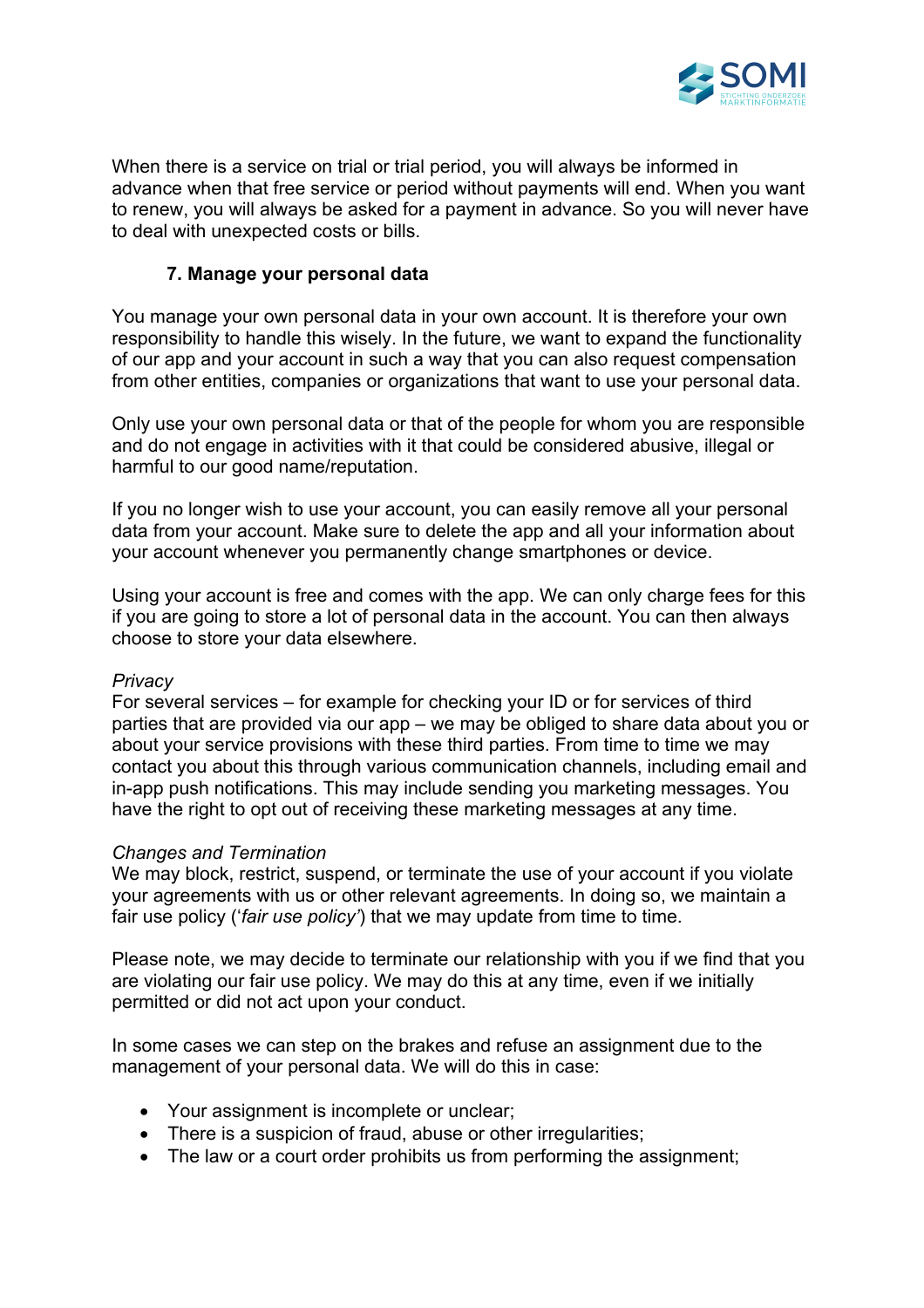

- A recipient of personal data is not GDPR compliant or is located outside the EEA; or
- If you do not keep your agreements with us.

If the situation permits, we will inform you of the non-execution of assignments and the reason for this.

Send us a message via the chat function in the app or mail to info@somi.nl if one of the above cases has occurred. We will continue to fulfill any orders we receive from you until we have received and processed such notification.

### **8. Information**

To enable us to comply with applicable laws and regulations and to provide our services to you, we may need information from you from time to time. We request that you provide us with any information we request and that you always provide us with complete and accurate information. Has anything in your personal life changed (for example, you moved?): It always remains your responsibility to let us know as soon as possible.

We are not liable for the consequences if you have provided us with incomplete or incorrect information, or if you have not kept us informed.

You can keep us informed via the app or the account or by email. The use of the chat is not suitable for that. We will not use letter mail to contact you. We also do not provide data from or to you via WhatsApp or telephone. Are you not sure whether a message was really sent by us or did you not receive an email from us? Then inform us as soon as possible via the chat.

### **9. Safety**

As part of our due diligence, we are also obliged to investigate unusual (transactional) behavior with regard to the data processors we work with. You are obliged to cooperate with these investigations and we expect you to provide us with all relevant information that we need. A refusal to cooperate may eventually lead to your account being closed.

To ensure the security of your account, we will never be able to:

- View your personal data (except for the personal data we have to use ourselves to offer and use our app and account);
- Change your security information, such as your login particulars, authentication method and/or permissions.

Check our app regularly, especially when receiving push notifications, for important messages from us regarding information we need from you or about your account and security. Check the overviews on your account regularly (at least once every two weeks). Let us know via chat if you notice an error or irregularity. We can also allocate tokens for this if our services can be improved as a result.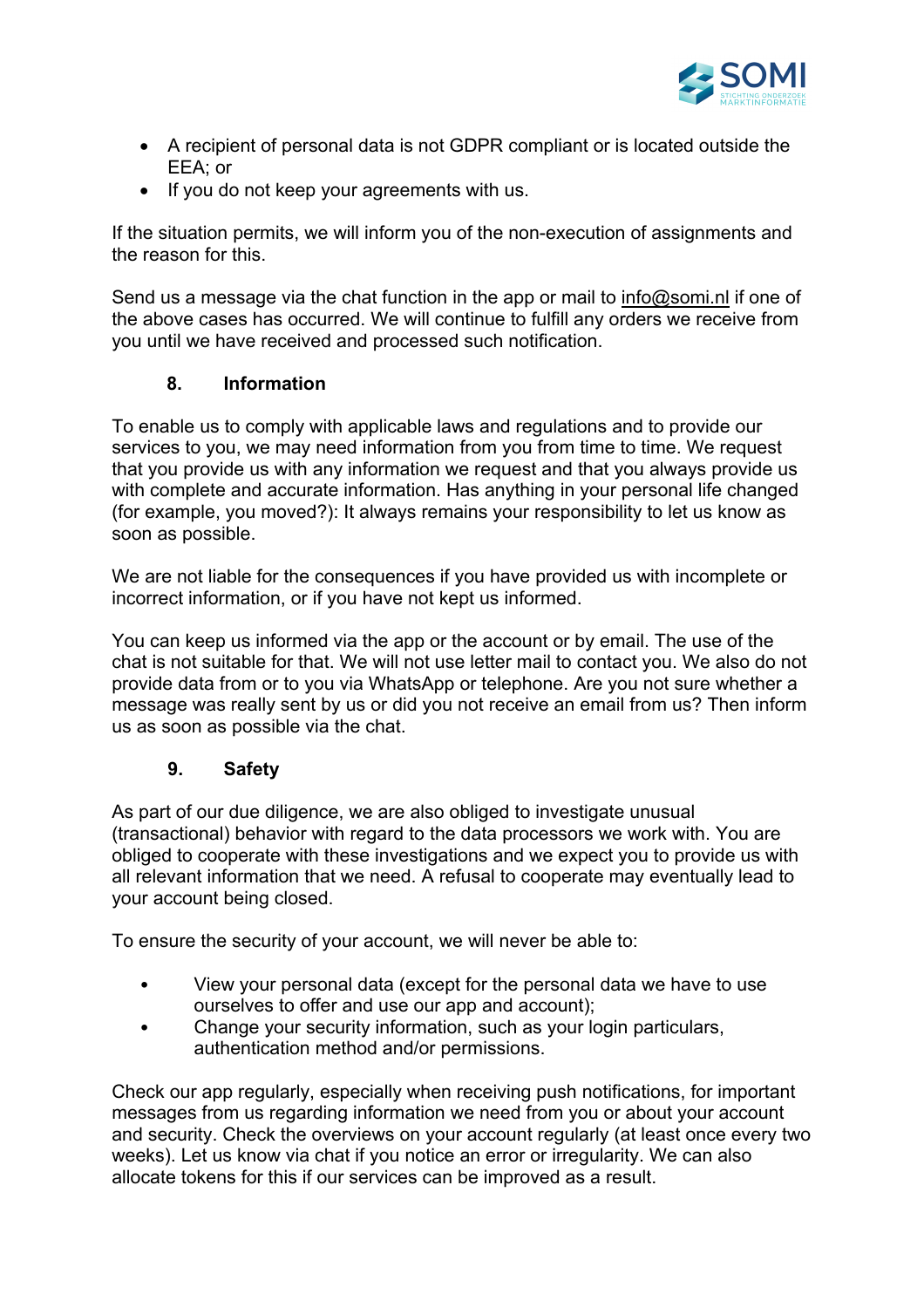

We are authorized to correct mistakes or errors without your permission and can reverse incorrect orders or actions. We are also authorized to reverse actions resulting from orders given by unauthorized persons or persons without legal capacity.

## **10. General safety**

We urge you to always take all necessary measures to prevent unauthorized access/use of your account and app and the personal data you collect with it. To help you keep your use of our services safe, we have established a number of security guidelines, below are the most important, which should always be followed:

- Keep login codes and other security features strictly to yourself, do not share them with anyone else and never use them anywhere other than in our official apps or in our official web interface/account;
- Make sure that your payment instruments for purchasing tokens are not used by anyone other than yourself;
- Make sure all your devices are properly secured;
- Use the latest versions of our app and keep the operating system of the computer you are using clean (no pirated software) and up to date;
- When using the app or your account in a public place, look over your shoulder to make sure unauthorized persons aren't watching;
- Check your account at least every two weeks;
- Inform yourself about common (online) scams, such as phishing;
- Always report irregularities to us immediately and in that case also follow our instructions, if any.

We will never ask you for your login codes or other security particulars by telephone, e-mail or Whatsapp. If you receive communications from or about us that you do not trust, please contact us via chat. If you receive communications from a phone number or email address that is not on our site but that the user claims to be from us, please do not click on any links or provide any personal information or your app details through such links and report it immediately to us.

Be aware of phishing. Do not click on links you do not recognize and never enter your details on websites you are not familiar with.

## **11. Duty of care**

### *General*

In your own interest and that of others, we expect you to use our products and services with care and to refrain from misuse. By misuse we mean illegal acts, violating these Consumer Terms and Conditions, our General and Cookie Terms and Conditions and our Privacy Regulations, and all acts that SOMI (with SOMI's activities, objectives and plans or ambitions), the participants in our actions or the data processors we cooperate with in any way.

Your duty of care therefore includes the following: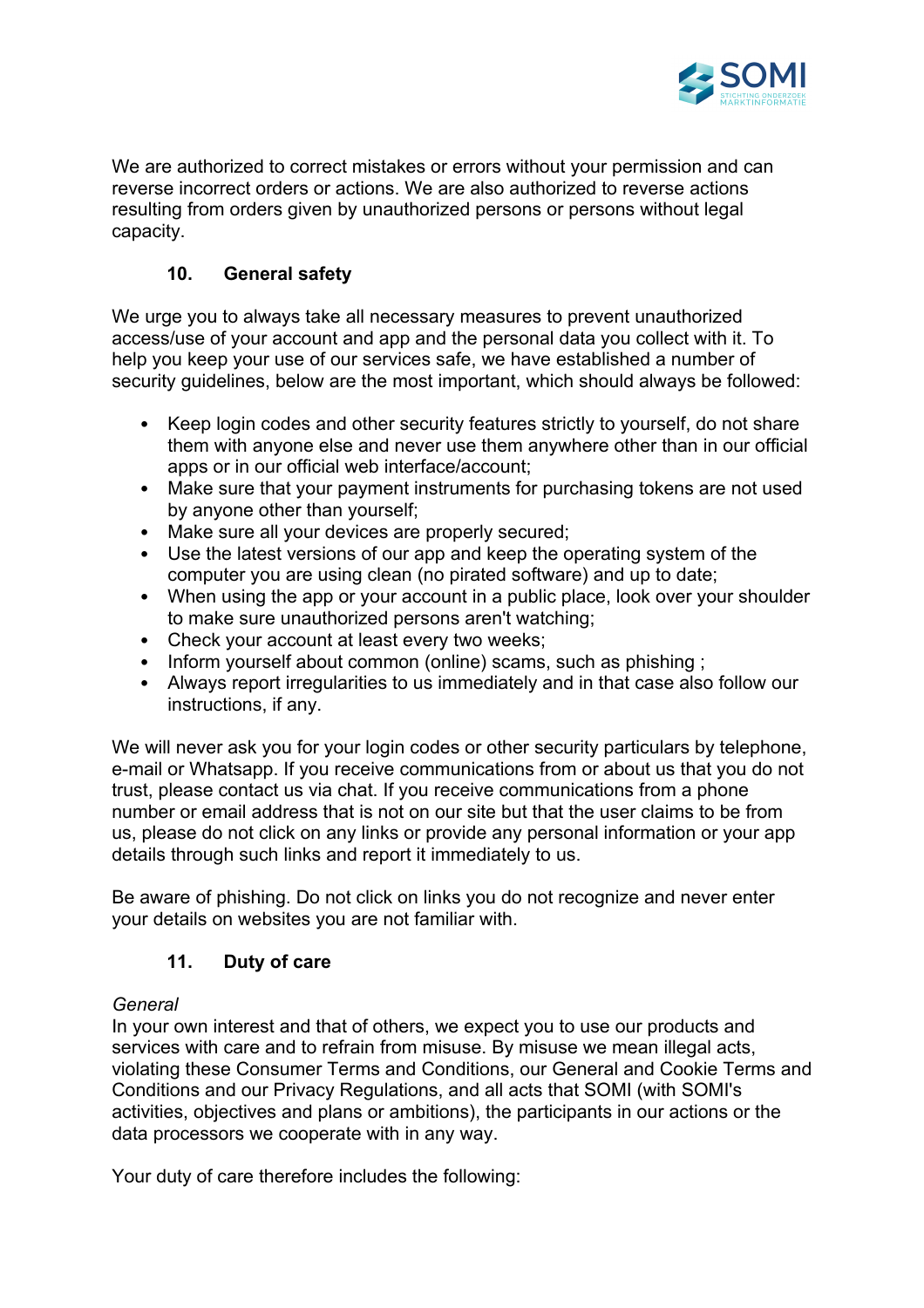

- Provide complete and accurate personal information and ensure that this information is kept up to date;
- Please check your account regularly and notify us immediately if you encounter anything unusual or encounter any other problems;
- Follow the security guidelines and use common sense when using your account, the app, the chat function or any other SOMI service or product.

### *App*

Our app is intended for normal individual and collective use of our GDPR and legal services, so we expect you to use the app only for that purpose. As a non-profit foundation for collective action and legal compliance, we are required to monitor the use of your app and your account. If the use of our facilities is not in accordance with the intended purpose and we decide that this is beyond our risk appetite, we may decide to close your account (immediately) without any liability or obligation on our part.

### *Account*

Our account/web application is also only intended for normal use. Handle it with care. It is your responsibility to use our application and your account securely. Make sure that when you use your account in a public place, others cannot see or record your screen when you are logging in, for example. Also check the URL before entering your login details to make sure it's our secure website. We advise you not to use any public devices to log in to your SOMI account. If you do, make sure to sign out of your account and close all related browser windows and tabs that were active while using the app or account.

## **12. Suppliers**

We work with various software suppliers and collaboration partners to provide GDPR- and legal services and their security. We carefully select these parties and check, among other things, whether such a party is fully GDPR compliant, and can remain so in the future.

We can temporarily stop certain services of ourselves or of third parties, for example for inspection or maintenance. We can do this without you being able to hold us liable for it. You also cannot demand that we start offering the service again at a certain time.

## **13. Death**

We request that you notify us as soon as possible of the death of a SOMI app user you know. We will immediately stop executing any pending deletion orders once we have been notified, unless we cannot reasonably prevent the execution of an order.

To guarantee the privacy of our users, we cannot provide information about (legal) acts and transactions that took place before the user's death.

## **14. Termination**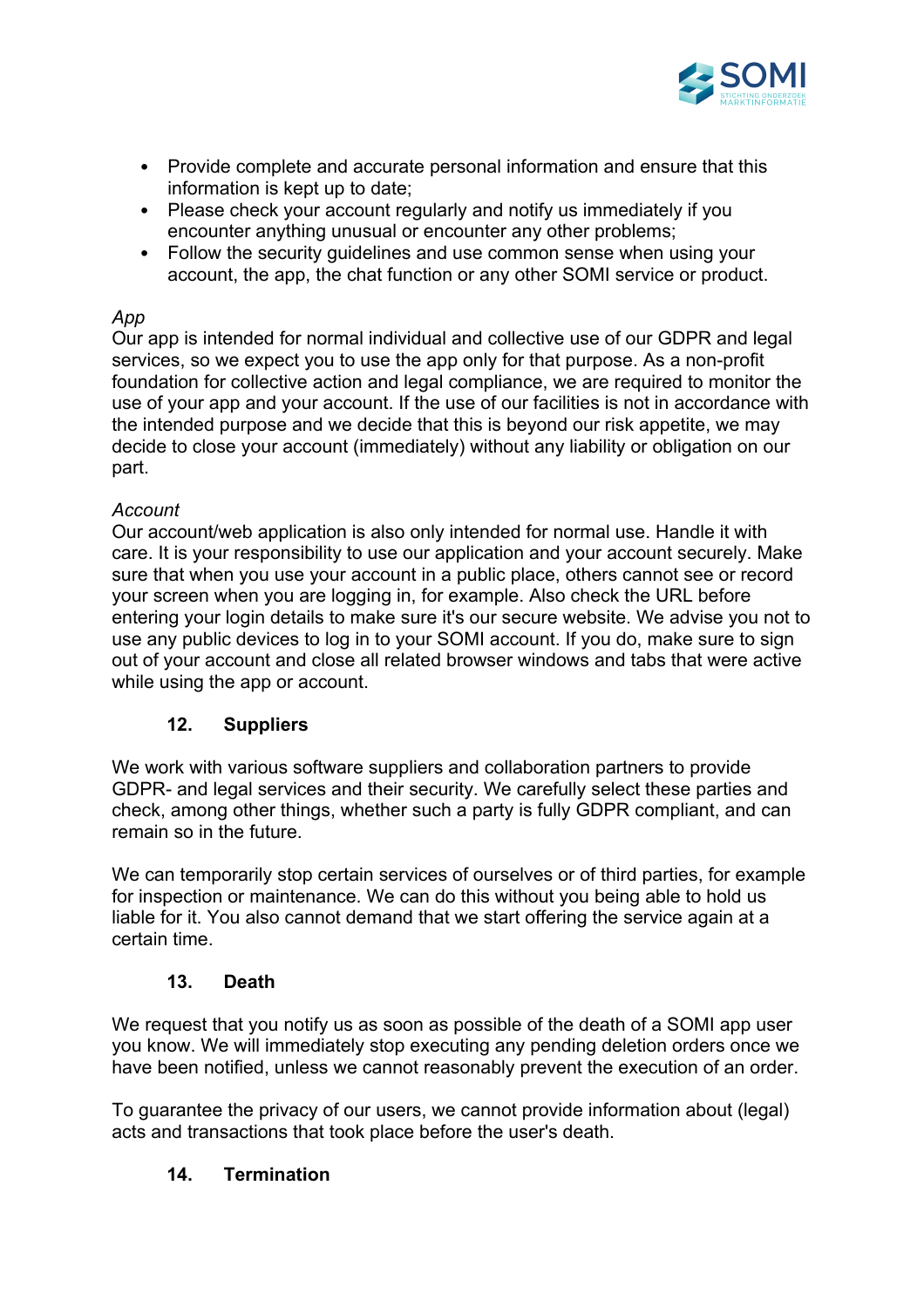

As a user you can cancel the service via the choices in the menu. We will then first check your identity and cancellation to ensure that the correct person makes the intended cancellation. After cancellation, the service ends within three working days, any credit in tokens will then be converted into EURO and refunded to the account of origin.

You remain a user of services for as long as you wish or until we decide to say goodbye to you. In some cases, we may wish to terminate the agreement on our part. For example, in the event that we stop offering a certain service or functionality in the future. We can cancel such service with a notice period of two months.

In some situations, we may want to immediately block your access to our app and/or terminate the agreement. We can do this in case:

- You do not comply with these consumer terms and conditions and the documents referred to therein;
- We are legally obliged to do so;
- become insolvent, or we suspect that you are becoming insolvent or the subject of any insolvency proceedings;
- You are no longer authorized to manage your account independently, for example if you have been declared legally incompetent, are under administration, or if you are no longer legally authorized to act for any other reason;
- you die;
- You have provided us with incorrect information, failed to inform us or when you failed to cooperate with any of our investigations involving you;
- We know or suspect that you are using (or have used) our services for commercial, religious or political third-party services, fraudulent or illegal activities, tax evasion, activities contrary to public order and/or public decency or any other abuse;
- We have reason to believe that you have allowed someone else to access and use your account;
- You violate an agreement you have with us; or
- Our research has shown that our risk profile in relation to any of your actions or omissions has changed or may change in the future.

We may terminate our agreement(s) without any liability or obligation to you. When an agreement (for whatever reason) thus ends, all rights and licenses granted by us to you will immediately expire, and your access to our app will be blocked.

### **15. Disclaimer**

### *Account*

Your account is yours and yours alone. This means that only you may use it, unless expressly stated otherwise. You are responsible for keeping your account safe and for whatever happens to your account. In other words, you are liable for damage caused with your account and/or resulting from non-compliance with the regulations and obligations due to the use of your account and the SOMI app.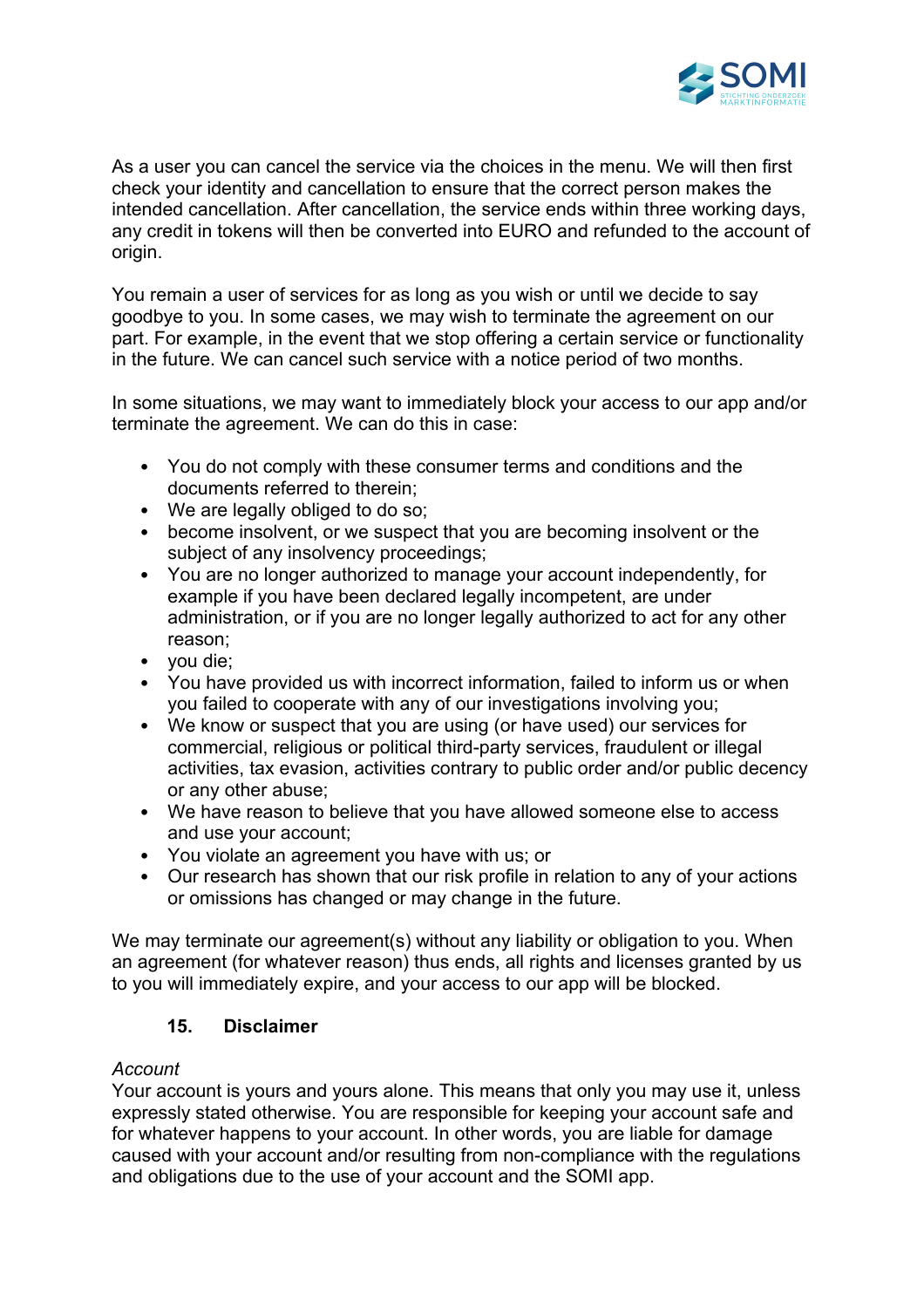

Do you know or suspect that someone else has access to your account, or have you noticed something strange? Then let us know as soon as possible via the chat. You are liable for the consequences until you contact us. In the event of misuse or unauthorized use, you must also inform the police or, in the event of a data breach , the data officer of a data processing institution concerned. If you act fraudulently, you will be liable for all losses on your account. If you act without reasonable care and cause problems as a result, you could be held liable.

#### *Liability*

We are not liable for damage or loss caused by:

- Interruptions to our services:
- Fulfilling our legal obligations or other mandatory requirements;
- Blocking your account;
- Abnormal and unforeseen circumstances beyond our control.

We are liable for damage caused by our intent or gross negligence. Our liability does not extend beyond the direct damage, so we accept no liability for indirect damage such as loss of profit.

#### *The app and our services*

Downloading, installing and using our app is at your own risk. We do not guarantee the functioning of the app and the correctness of data or information provided through our app or in any of the accounts.

Our services contain content from third parties. The content thereof is entirely the responsibility of such third party(ies). It is not allowed to infringe on intellectual property of our foundation or of third parties without the permission of the owner.

#### *Evidence*

We rely on our own administration to determine all our rights and obligations towards you. We also use this as proof, unless you can demonstrate that our administration contains errors.

In our terms and conditions we say that we can, may, or will perform certain actions in certain situations or if we deem it necessary, for example that we will block an account if we suspect fraud. When you accept our terms and conditions, you give us permission to do so.

### **16. Use of personal data**

As a foundation that focuses on your personal security and data autonomy, we want to offer you the freedom to use your personal data the way you want to. But we also have an obligation to prevent abuse of legal provisions. To limit the risk of abuse, we ask you to adhere to the following 'fair use' limits: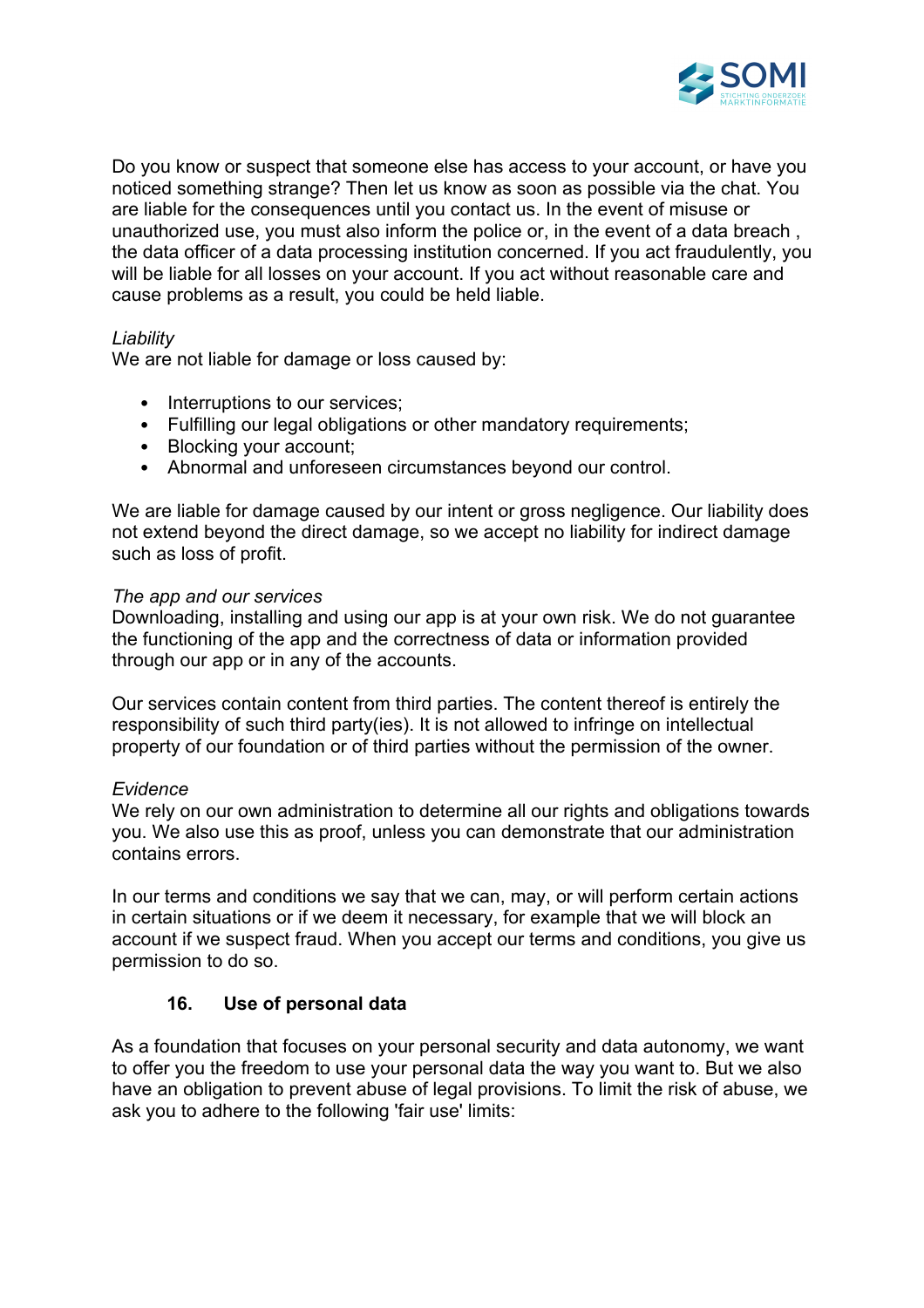

Our systems are only intended for normal day-to-day management of your data and we therefore ask you not to use your account (mainly, regularly or structurally) for the following activities with a higher risk:

- Blocking or complicating the work of data processors;
- Send data to high- risk countries or countries where personal data is not handled securely, in principle all countries outside the European Economic Area (EEA).

This list of activities is not exhaustive. This means that we may also terminate your account if we notice other anomalous behavior on your account that we have reason to believe is high risk. We assess this on a case-by-case basis.

## **1 7. Transfer or merger**

We, as a foundation, could rearrange or transfer our organization or our services in a different way in the future. If this happens, we may transfer all or part of our agreements (our rights and obligations) to another organization.

## **18. Complaints**

Do you have a complaint or comment? Please contact us via the chat, our employees will be happy to help you. Information about our complaints procedure can be found on our website.

In the event of a complaint, you may also be able to contact an authority or organization in the country where you live, such as the applicable Data Protection Authority ('DPA'). On request we can give you more information about the possibilities.

# **19. Changes**

In some situations it may be necessary for us to change these terms and conditions. For example, we may need to change arrangements when we release a new app functionality. Changes will take effect two months after they are posted on our site. Changes related to a new position, or changes that must be made for legal reasons, will take effect immediately. If you do not agree with the amended terms, please stop using our services and terminate the agreement (you then have the right to cancel with immediate effect). By continuing to use our services, you accept the amended terms.

# **20. Language**

We will always communicate with you in English or in Dutch, unless otherwise agreed or when our app provides other options. We may ask you to translate (at your expense) documents that are not in English or another language approved by us. The translation must be done by someone we approve.

## **21. Other provisions**